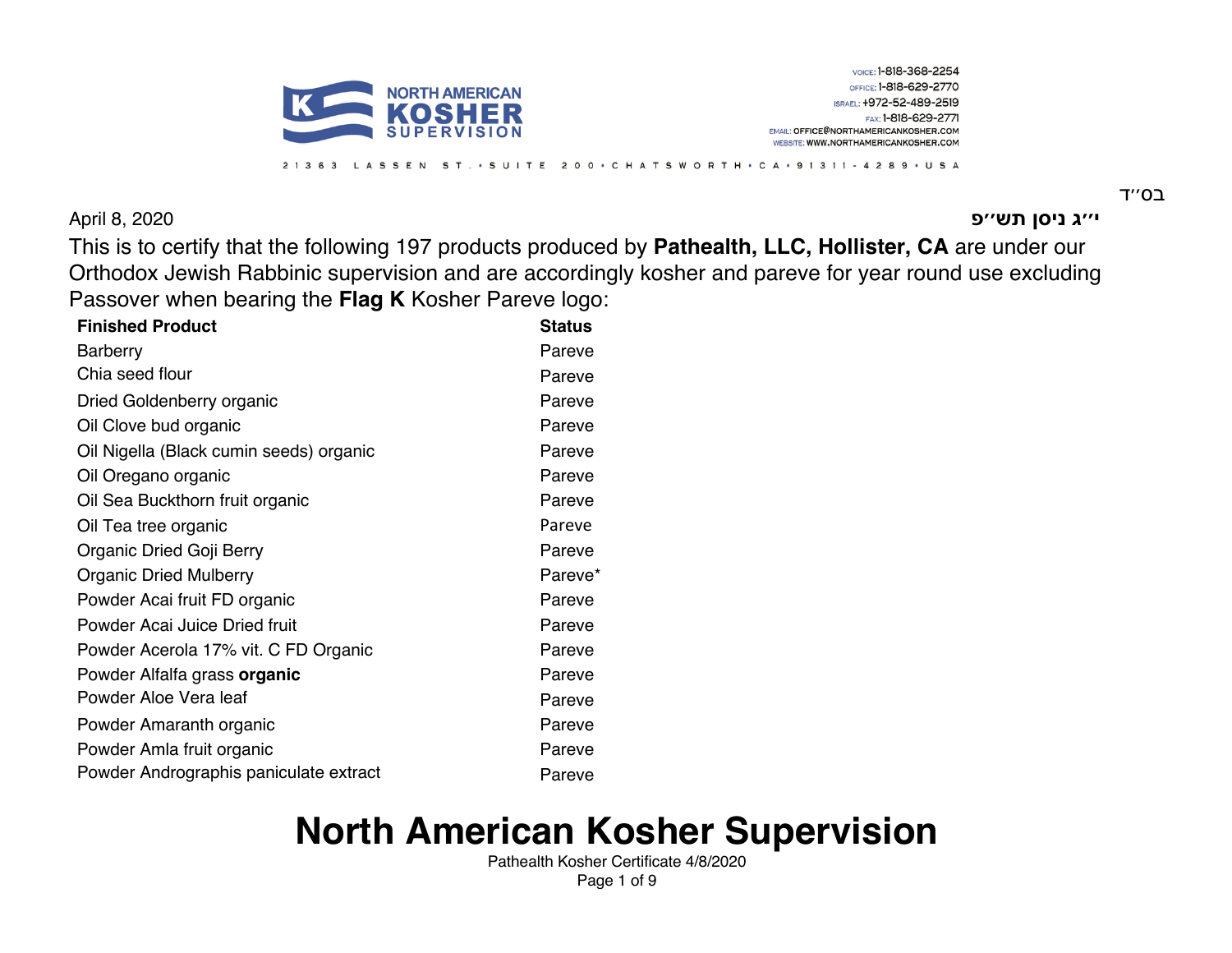

SSEN ST. . SUITE

VOICE: 1-818-368-2254 OFFICE: 1-818-629-2770 ISRAEL: +972-52-489-2519 FAX: 1-818-629-2771

EMAIL: OFFICE@NORTHAMERICANKOSHER.COM WEBSITE: WWW.NORTHAMERICANKOSHER.COM

200 · CHATSWORTH · CA · 91311 - 4289 · USA

Powder Apple cider vinegar **Pareve** Powder Apple FD organic **Pareve** Pareve Powder Apple Fiber Organic **Parevelle Filter Contains a Parevelle Parevelle Pareve** Powder Apple pectin **Pareve** Powder Aronia FD organic **Pareve** Pareve Powder Artichoke leaf extract extract Pareve Powder Arugula **Powder Arugula** Pareve Powder Ashwagandha organic **Pareve** Pareve Powder Astragalus root organic **Pareve** Pareve Powder Bamboo extract silica 70% Pareve Powder Banana **Pareve Banana** Pareve Banana Pareve Powder Barley grass **Parevelle Structure Parevelle Structure Parevelle Parevelle Parevelle Parevelle Parevelle** Powder Basil leaf organic **Pareve** Pareve Powder Beet root juice FD organic **Pareve** Pareve Powder Bilberry fruit **Pareve** Pareve Powder Black Garlic bulb fermented Pareve Powder Black Ginger root fermented Pareve Powder Black Radish root (Spanish) Pareve Powder Blackberry FD organic **Pareve** Pareve Powder Blackcurrant FD organic **Pareve** Pareve Powder Blue green algae **Pareve** Pareve Powder Blueberry FD organic **Pareve** Pareve Powder Boletus Luteus Mushroom Pareve Powder Boswellia serrata extract AKBA 3% Pareve

2 1 3 6 3

### **North American Kosher Supervision**

Pathealth Kosher Certificate 4/8/2020 Page 2 of 9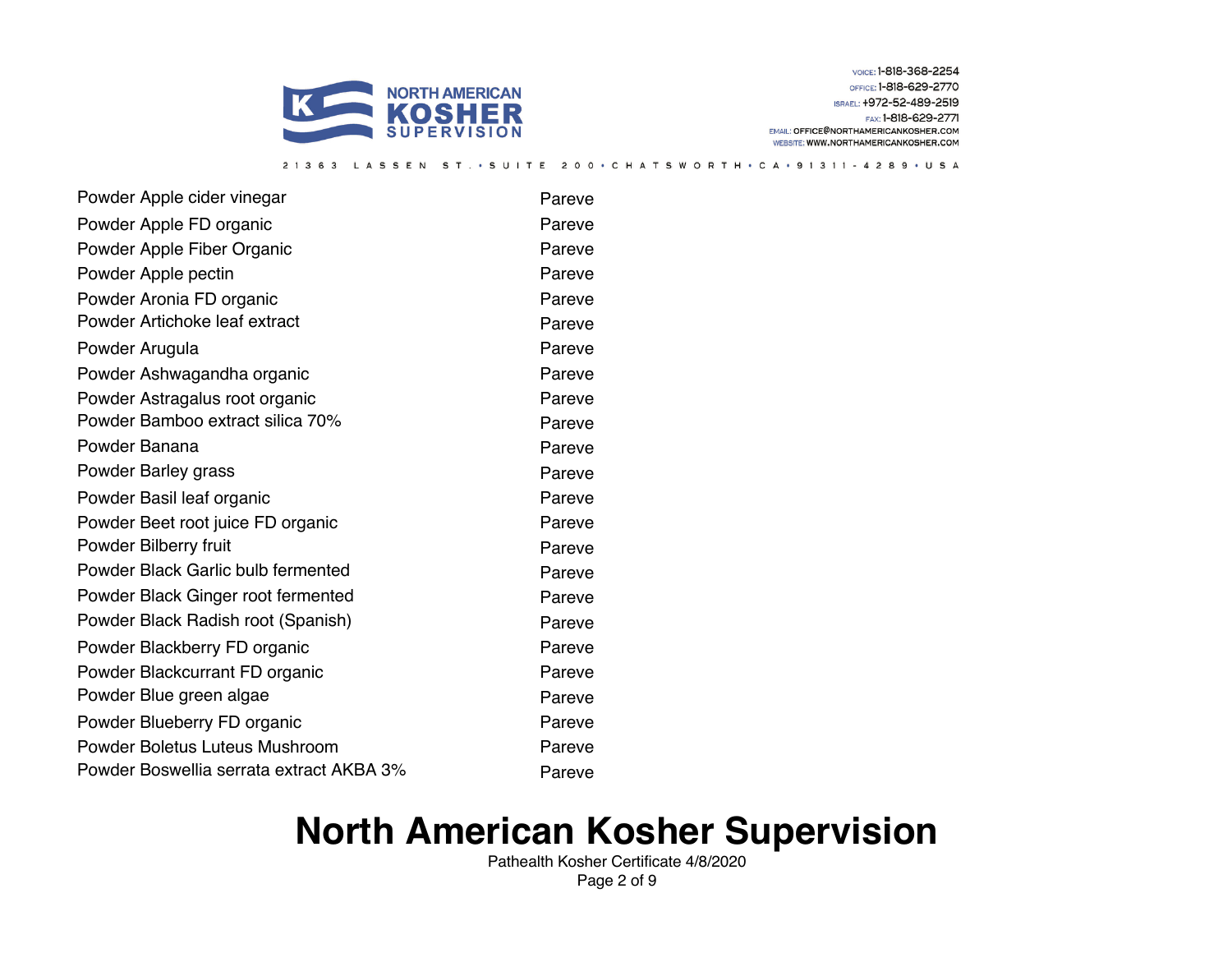

SUITE

VOICE: 1-818-368-2254 OFFICE: 1-818-629-2770 ISRAEL: +972-52-489-2519 FAX: 1-818-629-2771

EMAIL: OFFICE@NORTHAMERICANKOSHER.COM WEBSITE: WWW.NORTHAMERICANKOSHER.COM

200 · CHATSWORTH · CA · 91311 - 4289 · USA

Powder Broccoli organic **Pareve** Pareve Powder Brown Rice Sprouted Protein 80% organic Pareve Powder Butternut squash **Pareve** Powder Cabbage organic **Parevelle Structure Parevelle Parevelle Parevelle Parevelle Parevelle Parevelle Parevelle Parevelle Parevelle Parevelle Parevelle Parevelle Parevelle Parevelle Parevelle Parevelle Parevelle Parevell** Powder Camu Camu FD organic **Pareve** Pareve Powder Carrot FD organic **Pareve** Pareve Powder Carrot organic **Parevelle Structure Parevelle According Parevelle Parevelle Parevelle Parevelle Parevelle** Powder Cat's claw extract example of the Pareve Powder Cauliflower organic **Pareve** Pareve Powder Celery Seed organic **Pareve** Pareve Powder Celery stalks organic **Pareve** Pareve Powder Centella Asiatica extract **Pareve** Powder Champignons Mushroom **Pareve** Powder Cherry (Tart) organic **Pareve** Pareve Powder Cherry organic **Parevelle Cherry of Access** Pareve Powder Chlorella (Cracked Cel) organic Pareve Powder Cilantro leaf organic **Pareve** Pareve Powder Cinnamon organic **Pareve** Pareve Powder Cocoa organic **Pareve** Pareve Powder Coconut water FD organic **Pareve** Pareve Powder Coenzyme Q10-CWS40% Pareve Powder Collard green FD organic **Pareve** Pareve Powder Coptis root extract Pareve Powder Cranberry FD organic **Pareve** Pareve

### **North American Kosher Supervision**

Pathealth Kosher Certificate 4/8/2020 Page 3 of 9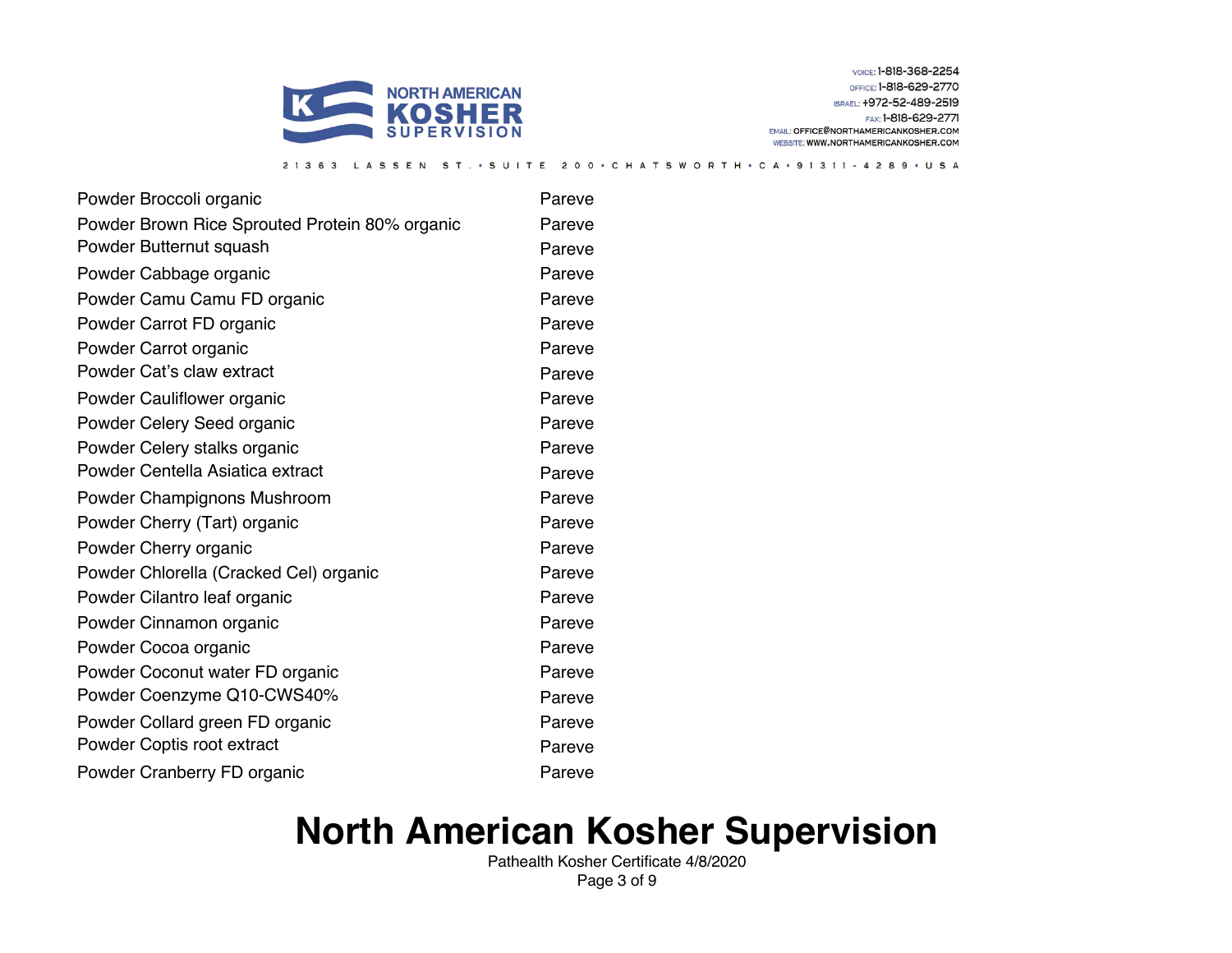

SSEN

ST. · SUITE

2 1 3 6 3

VOICE: 1-818-368-2254 OFFICE: 1-818-629-2770 ISRAEL: +972-52-489-2519 FAX: 1-818-629-2771

EMAIL: OFFICE@NORTHAMERICANKOSHER.COM WEBSITE: WWW.NORTHAMERICANKOSHER.COM

200 • C H A T S W O R T H • C A • 9 1 3 1 1 - 4 2 8 9 • U S A

Powder Curcumin 15% Powder Curcumin 15% Powder Curcuminoids 40% Powder Curcuminoids 40% Powder Daikon Radish Pareve Powder Dandelion leaf **organic Pareve Pareve** Powder Dragon fruit **Parevelle Struck and America** Pareve Powder Echinacea Angostufolia **Pareve** Pareve Powder Elderberry **Pareve** Powder Fennel seed organic **Pareve** Pareve Powder Fenugreek organic **Pareve** Pareve Powder Fenugreek seed organic **Parevellers** Pareve Powder Fisetin 98% (Rhus Succedanea) Pareve Powder Flax seed Lignans organic **Pareve** Pareve Powder Flax seed organic **Pareve** Pareve Powder Freeze Dried Organic Kamut sproutsPareve Powder Garlic organic **Parevelle Structure Parevelle According Parevelle Parevelle Parevelle Parevelle Parevelle** Powder Ginger organic **Parevelle Structure Parevelle According Parevelle Parevelle Parevelle Parevelle Parevelle** Powder Ginger root organic **Pareve** Pareve Powder Ginkgo biloba leaf extract Pareve Powder Goji 20% organic **Pareve** Pareve Powder Goji FD organic **Pareve** Pareve Powder Grape seed extract **Pareve** Powder Grape skin extract Pareve Powder Green Tea leaf extract Pareve Powder Hawthorn berry extract example of the Pareve

#### **North American Kosher Supervision**

Pathealth Kosher Certificate 4/8/2020 Page 4 of 9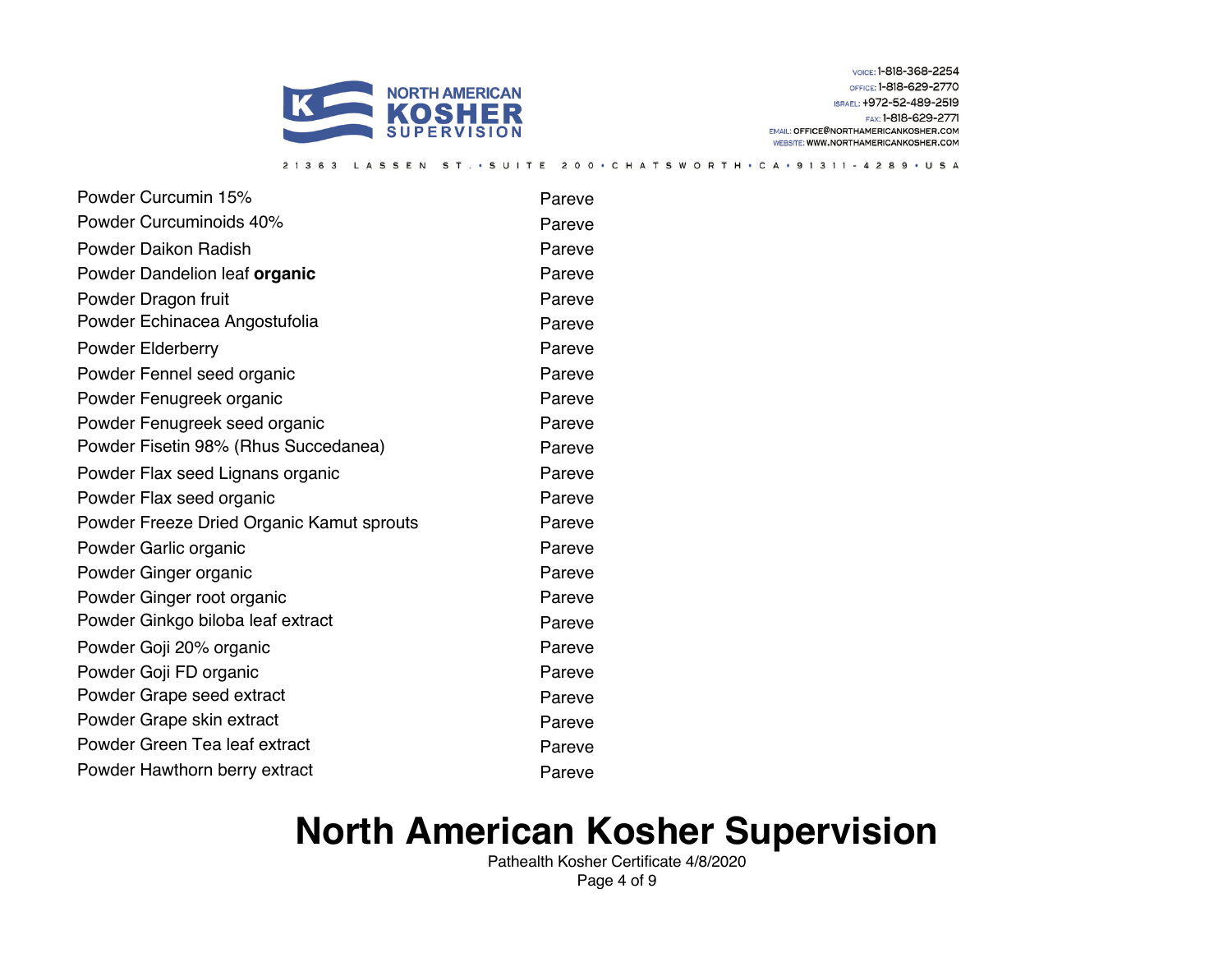

VOICE: 1-818-368-2254 OFFICE: 1-818-629-2770 ISRAEL: +972-52-489-2519 FAX: 1-818-629-2771

EMAIL: OFFICE@NORTHAMERICANKOSHER.COM WEBSITE: WWW.NORTHAMERICANKOSHER.COM

Powder Hawthorn leaf and flower extract Pareve Powder Hemp Protein 45% organic Pareve Powder Himalayan Salt **Pareve** Pareve Powder Hops extract **Pareve** Powder Horseradish organic **Pareve** Pareve Powder Isatis root extract **Pareve** Powder Jujube organic **Parevelle Structure Parevelle According Parevelle Parevelle Parevelle Parevelle Parevelle** Powder Kala Namak Black Salt **Pareve** Powder Kale FD organic **Pareve** Pareve Powder Kale organic **Parevelle Structure Parevelle According Parevelle Parevelle Parevelle Parevelle Parevelle** Powder Kiwi fruit **Pareve** Powder Leek **Pareve** Powder Lemon juice FD organic **Pareve** Pareve Powder Lemon juice organic **Pareve** Pareve Powder Lemon organic **Pareve** Pareve Powder Licorice root extract extract Pareve Powder Lime **Pareve** Powder Lucuma **Powder Lucuma** Pareve Powder Maca root organic **Pareve** Pareve Powder Maitake Mushroom organic **Pareve** Pareve Powder Mango **Pareve** Pareve Powder Maqui FD Pareve Powder Marigold flower extract Pareve Powder Matcha organic **Pareve** Pareve

2 1 3 6 3

### **North American Kosher Supervision**

LASSEN ST. • SUITE 200 • CHATSWORTH • CA • 91311 - 4289 • USA

Pathealth Kosher Certificate 4/8/2020 Page 5 of 9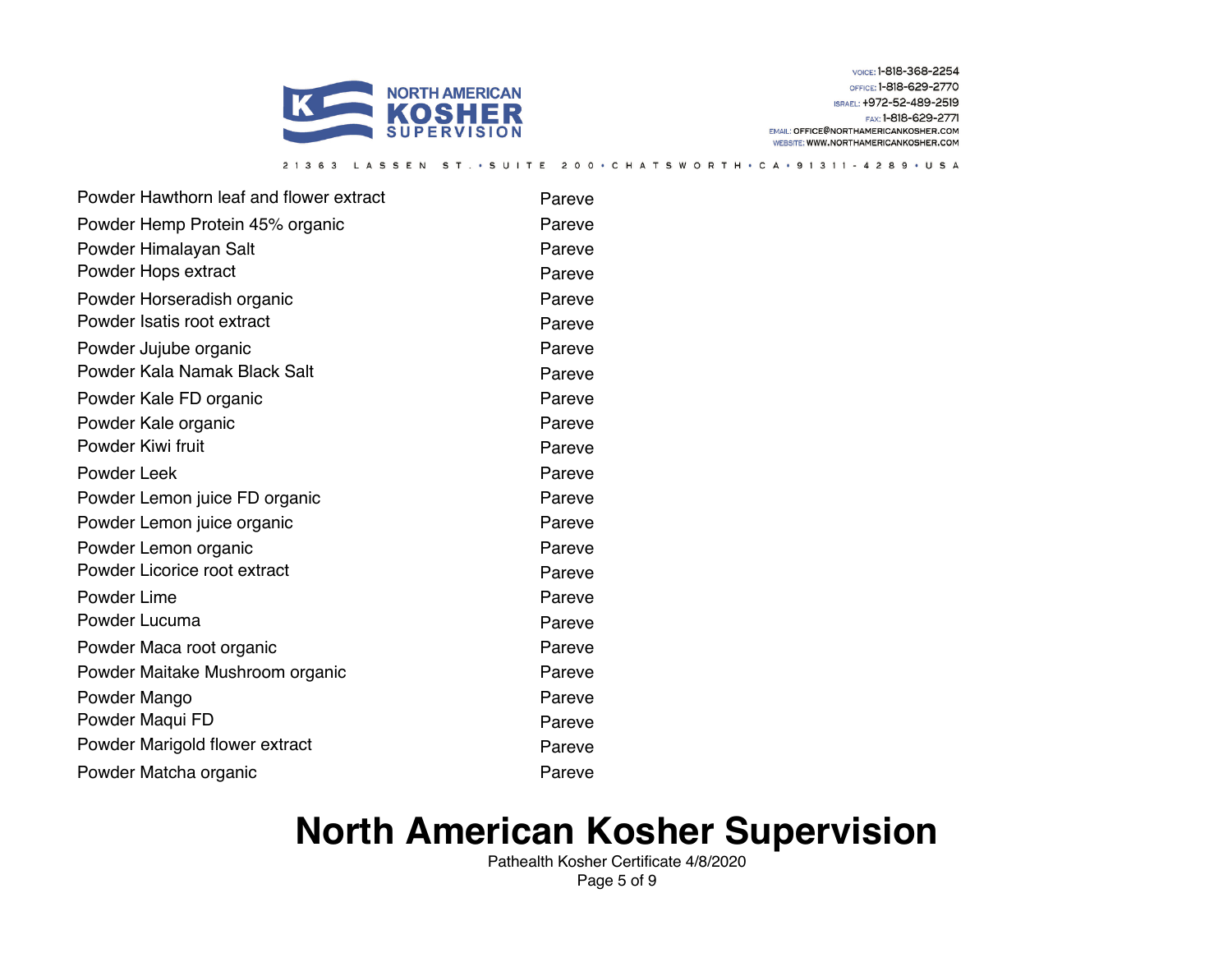

ASSEN

 $ST.$   $\cdot$   $S$   $U$   $\vert$   $T$   $E$ 

VOICE: 1-818-368-2254 OFFICE: 1-818-629-2770 ISRAEL: +972-52-489-2519 FAX: 1-818-629-2771

EMAIL: OFFICE@NORTHAMERICANKOSHER.COM WEBSITE: WWW.NORTHAMERICANKOSHER.COM

200 · CHATSWORTH · CA · 91311 - 4289 · USA

Powder Milk thistle seed extract 80% Pareve Powder Moringa leaf extensive parameters and pareve Powder Mulberry FD organic **Pareve** Pareve Powder Mustard seed organic **Pareve** Pareve Powder Nigella seed organic example of the Pareve Powder Oat Extract **Pareve Pareve** Powder Oat grass **Parevelle Structure Parevelle Structure Parevelle Parevelle Parevelle** Powder Okra extract **Pareve** Powder Olive leaf extract Pareve Powder Onion white organic **Parevelle Contains a Parevelle Contains a Parevelle Parevelle Parevelle Parevelle Parevelle Parevelle Parevelle Parevelle Parevelle Parevelle Parevelle Parevelle Parevelle Parevelle Parevelle Pa** Powder Orange **Parameters** Pareve Powder Oregano leaf **Pareve** Powder Organic Dulse **Pareve Pareve** Powder Papaya fruit FD organic **Pareve** Pareve Powder Parsley leaf organic **Pareve** Pareve Powder Parsley organic **Parevelle Structure Parevelle Parevelle** Powder Passion fruit juice organic **Pareve** Pareve Powder Pea Protein 80% organic **Pareve** Pareve Powder peach **Parevelle** Parevelle Parevelle Parevelle Parevelle Parevelle Parevelle Parevelle Parevelle Parevelle Powder Peanut protein **Parameter Controller Parameter** Pareve Powder Peppermint leaf organic **Pareve** Pareve Powder Persian Shallot bulb **Pareve** Powder Pineapple juice organic **Pareve** Pareve Powder Pineapple organic **Parevelle Access Pareve** 

 $213$ 

### **North American Kosher Supervision**

Pathealth Kosher Certificate 4/8/2020 Page 6 of 9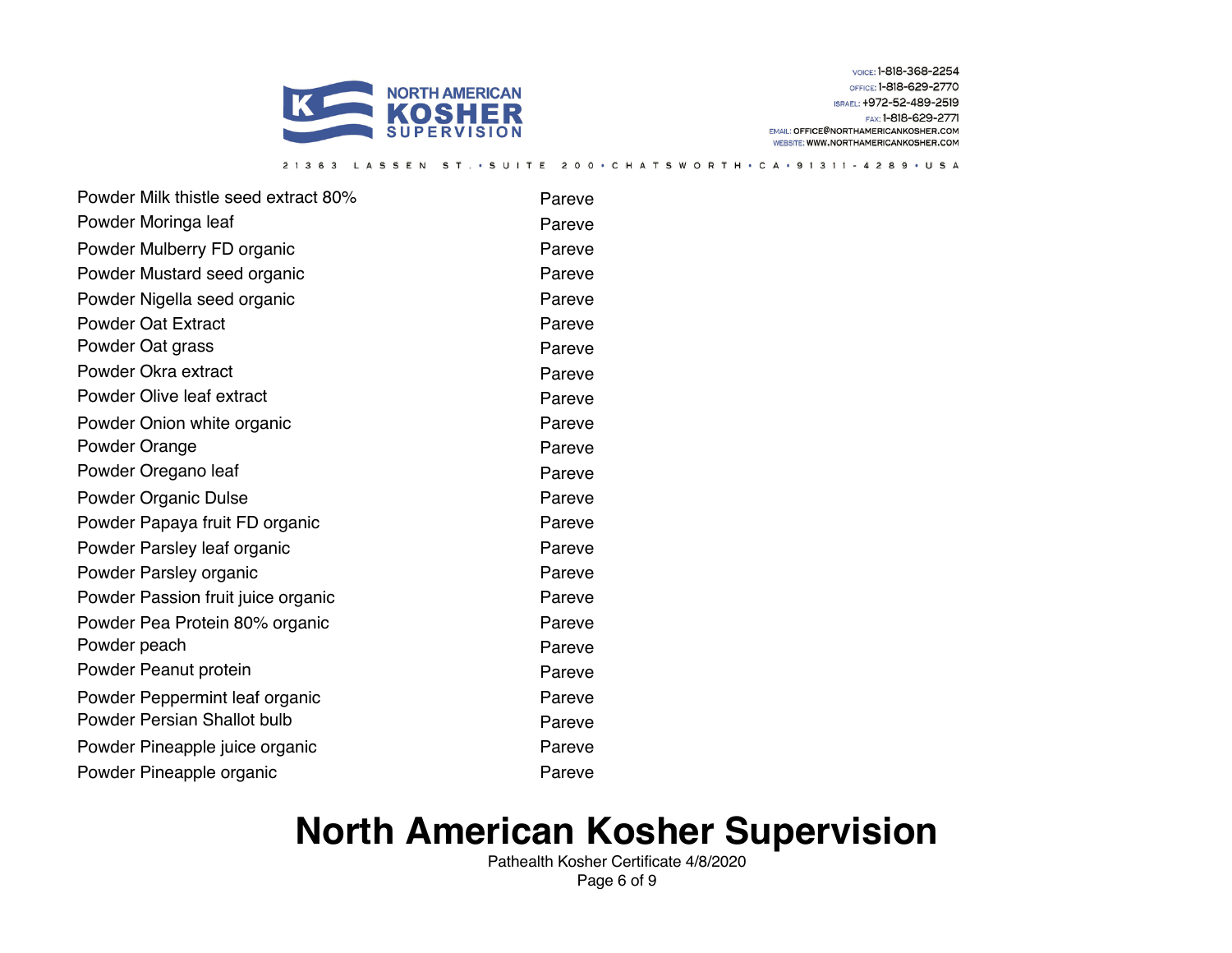

SSEN

ST. · SUITE

VOICE: 1-818-368-2254 OFFICE: 1-818-629-2770 ISRAEL: +972-52-489-2519 FAX: 1-818-629-2771

EMAIL: OFFICE@NORTHAMERICANKOSHER.COM WEBSITE: WWW.NORTHAMERICANKOSHER.COM

200 • C H A T S W O R T H • C A • 9 1 3 1 1 - 4 2 8 9 • U S A

Powder Policosanol 10% Powder Pareve Powder Pomegranate juice FD organic **Pareve** Pareve Powder Pomegranate juice organic **Pareve** Pareve Powder Porcini Mushroom **Pareve** Powder Prebiotic organic **Pareve** Pareve Powder Prune **Parevelle Community** Parevelle Parevelle Parevelle Parevelle Parevelle Powder Pumpkin **Pareve** Powder Pumpkin organic **Pareve** Pareve Powder Pumpkin seed protein **Pareve** Powder purple sweet potato **Parevelle Solution** Pareve Powder Red clover blossom **Parameter** Pareve Powder Red Clover Blossoms organic **Pareve** Pareve Powder Red Clover herb & flower organic Pareve Powder Red clover herbs Pareve Powder Red Ginseng root Pareve Powder Red Raspberry FD organic **Pareve** Pareve Powder Red Yeast Rice ExtractPareve Powder Reishi Mushroom organic **Pareve** Pareve Powder Rhubarb organic **Parevelle Reserve** Pareve Powder Rhubarb root Pareve Powder Rice Hull **Pareve** Powder Rosemary leaf **Pareve** Powder Sage leaf **Parevelled** Pareve

 $2 \t1 \t3$ 

### **North American Kosher Supervision**

Pathealth Kosher Certificate 4/8/2020 Page 7 of 9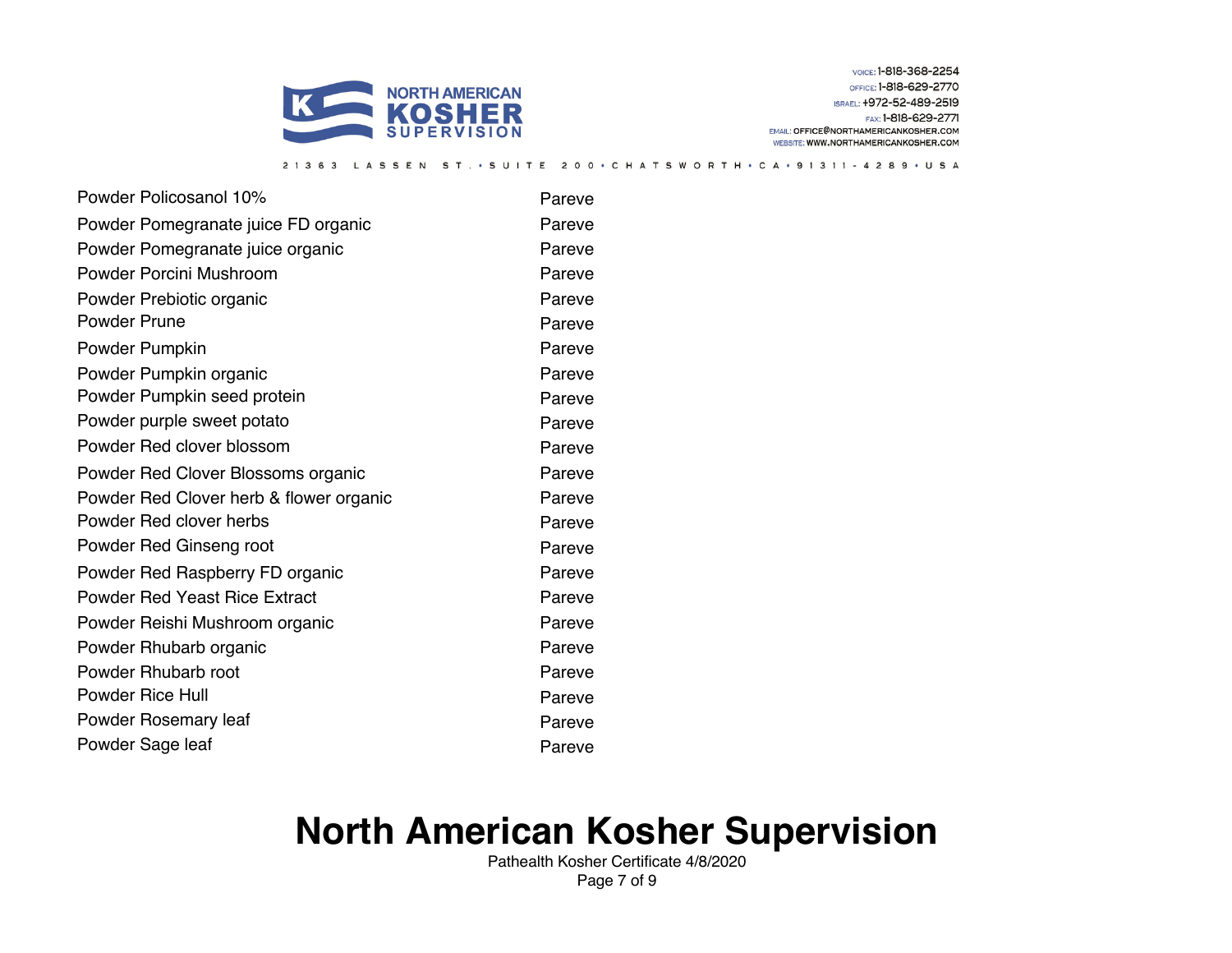

VOICE: 1-818-368-2254 OFFICE: 1-818-629-2770 ISRAEL: +972-52-489-2519 FAX: 1-818-629-2771

EMAIL: OFFICE@NORTHAMERICANKOSHER.COM WEBSITE: WWW.NORTHAMERICANKOSHER.COM

21363 LASSEN ST. · SUITE 200 · CHATSWORTH · CA · 91311 - 4289 · USA

| Powder Salvia Miltiorrhiza             |        |
|----------------------------------------|--------|
| extract                                | Pareve |
| Powder Schisandra berry                | Pareve |
| Powder Scutellaria baicalensis organic | Pareve |
| Powder Sea Buckthorn berry FD organic  | Pareve |
| Powder Sesame protein                  | Pareve |
| <b>Powder Shallot</b>                  | Pareve |
| Powder Shiitake mushroom               | Pareve |
| Powder Shiitake mushroom organic       | Pareve |
| Powder Shilajit extract                | Pareve |
| Powder Spanish sage leaf               | Pareve |
| Powder Spearmint herb                  | Pareve |
| Powder Spinach organic                 | Pareve |
| Powder Spirulina organic               | Pareve |
| Powder Stevia PE 90% organic           | Pareve |
| Powder Strawberry FD organic           | Pareve |
| Powder Sumac berry pure                | Pareve |
| Powder Sweet potato organic            | Pareve |
| Powder Terminulia Chebula fruit        | Pareve |
| Powder Thyme leaf                      | Pareve |
| Powder Tomato organic                  | Pareve |
| Powder Turmeric organic                | Pareve |
| Powder Turmeric root organic           | Pareve |
| Powder Turnip FD                       | Pareve |

### **North American Kosher Supervision**

Pathealth Kosher Certificate 4/8/2020 Page 8 of 9